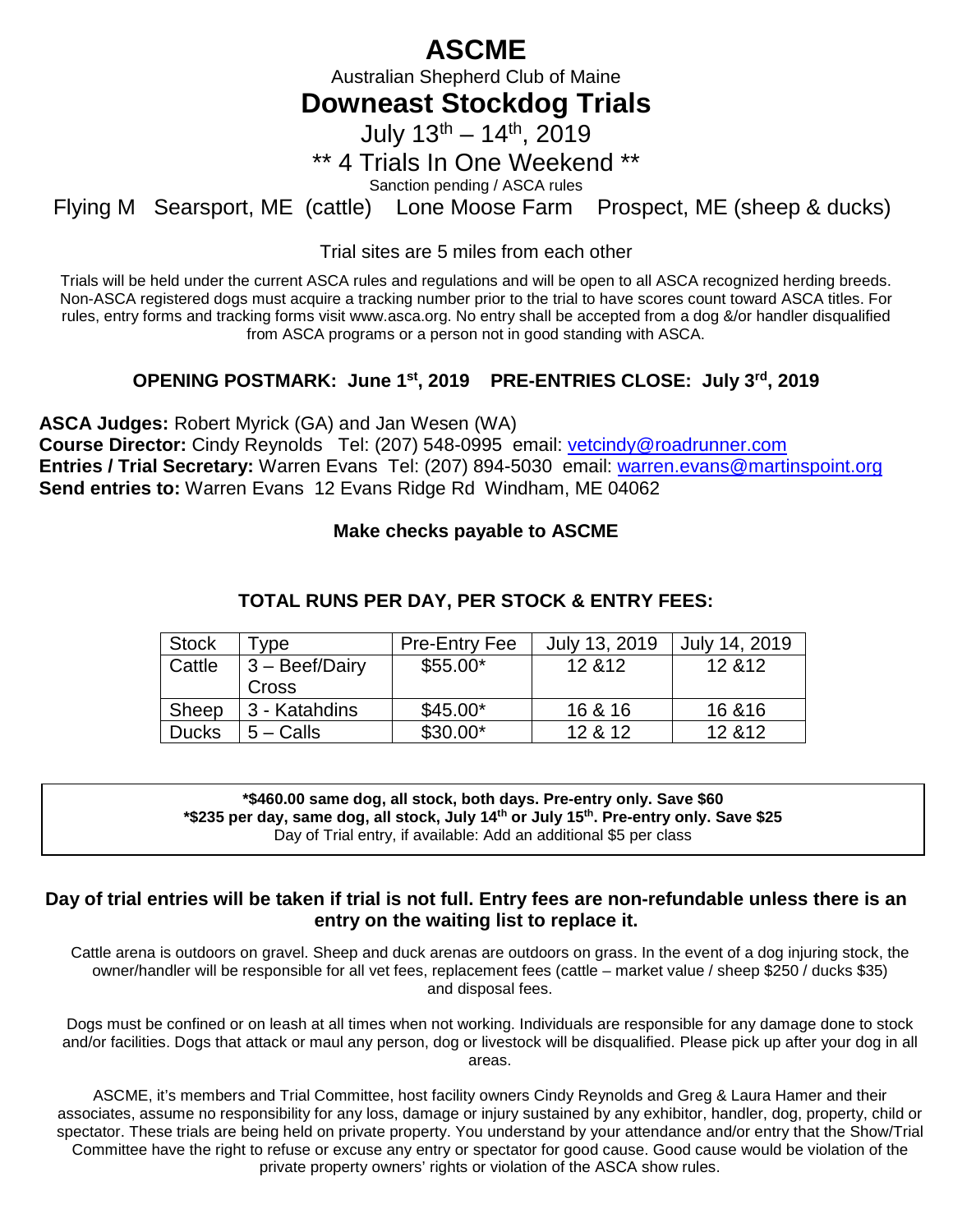### **AWARDS:**

Ribbons will be awarded for 1<sup>st</sup> thru 4<sup>th</sup> place. Qualifying prizes will be given.

There will be a High Combined award given to the Aussie, Other Breed and Started Dog with the highest cumulative score earned in the eight arena classes offered over the two days of trials.

### Please let us know if you could get your WTCH at these trials.

| <b>DATE</b> | <b>LOCATION</b> | <b>STOCK</b> | <b>JUDGE</b> | <b>COURSE</b> | <b>CHECK-IN</b> | <b>HANDLER"S</b> | <b>TRIAL</b>    |
|-------------|-----------------|--------------|--------------|---------------|-----------------|------------------|-----------------|
|             |                 |              |              |               |                 | <b>MEETING</b>   | <b>START</b>    |
| 7/13/2019   | Flying M        | Cattle 1     | Robert M     | A             | $7:45$ A.M.     | 8:00 A.M.        | 8:15 AM         |
| 7/13/2019   | Flying M        | Cattle 2     | Jan Wesen    | Н             | $9:15 A.M.*$    | $9:30 A.M.*$     | $9:45 A.M.*.$   |
| 7/13/2019   | <b>LMF</b>      | Sheep 1      | Robert M     | B             | 12:00 P.M.**    | 12:15 P.M.       | 12:30 P.M.      |
| 7/13/2019   | LMF             | Sheep 2      | Jan Wesen    | н             | $2:15$ P.M. $*$ | $2:30$ P.M.*     | 2:45 P.M.*      |
| 7/13/2019   | <b>LMF</b>      | Ducks 1      | Jan Wesen    | A             | 12:00 PM**      | 12:15 PM         | 12:30 PM        |
| 7/13/2019   | LMF             | Ducks 2      | Robert M     | C             | $2:15$ P.M.*    | $2:30$ P.M. $*$  | $2:45$ P.M. $*$ |
| 7/14/2019   | Flying M        | Cattle 1     | Jan Wesen    | н             | $7:45$ A.M.     | 8:00 A.M.        | 8:15 AM         |
| 7/14/2019   | Flying M        | Cattle 2     | Robert M     | B             | $9:15 A.M.*$    | $9:30$ A.M.*     | $9:45$ A.M.*    |
| 7/14/2019   | LMF             | Sheep 1      | Jan Wesen    | н             | 12:00 PM**      | 12:15 PM**       | 12:30 PM**      |
| 7/14/2019   | <b>LMF</b>      | Sheep 2      | Robert M     | A             | $2:15$ P.M. $*$ | 2:30 P.M.*       | 2:45 P.M.*      |
| 7/14/2019   | LMF             | Ducks 1      | Robert M     | A             | 12:00 PM**      | 12:15 PM**       | 12:30 PM**      |
| 7/14/2019   | <b>LMF</b>      | Ducks 2      | Jan Wesen    | н             | $2:15$ P.M.*    | 2:30 P.M.*       | 2:45 P.M.*      |

### **TRIAL SCHEDULE**

\* Or 15 minutes (check-in), 30 minutes (handler's meeting), 45 minutes (trial start) after the conclusion of #1 Stock trials.

\*\* Or one half hour (check-in), 45 minutes (handler's meeting), one hour (trial start) after the conclusion of the cattle runs and awards. Sheep and duck trials will run concurrently. #2 DuckTrial may have to wait for judge from Sheep Trial #1.

#### **RUN ORDER WILL BE BY COMPUTERIZED RANDOM DRAW PRIOR TO THE TRIAL BITCHES IN SEASON WILL RUN LAST**

# **Directions to trial sites:**

#### **FLYING M 434 EAST MAIN STREET SEARSPORT, ME 04974**

#### **From the South**:

I-95 to Exit 113. Follow ME Route 3 north for 44 miles to US Route 1 north. Turn left onto US Route 1 north. Follow for 9.6 miles. Flying M will be on your left.

#### From the East:

From the bridge in downtown Ellsworth (on US Route 1) follow US Route 1 south / ME RT 3 south for 27.8 miles. Flying M will be on your right. It is roughly 0.5 miles past Just Barb's Restaurant.

#### **From the North:**

I-95 to Exit 180. Take a left off of the exit ramp onto the Coldbrook Rd. Follow for 1.6 miles. Just before the light, bear right onto the US Route 202 west. Follow for 0.8 miles. At the light take a left onto ME Route 9. Follow for 0.4miles. At light take a right onto US Route 1A south. Follow for 19.3 miles. Bear right onto US Route 1 south. Follow US Route 1 south for 1.0 mile. Flying M will be on your right. It is roughly 0.5 miles past Just Barb's Restaurant.